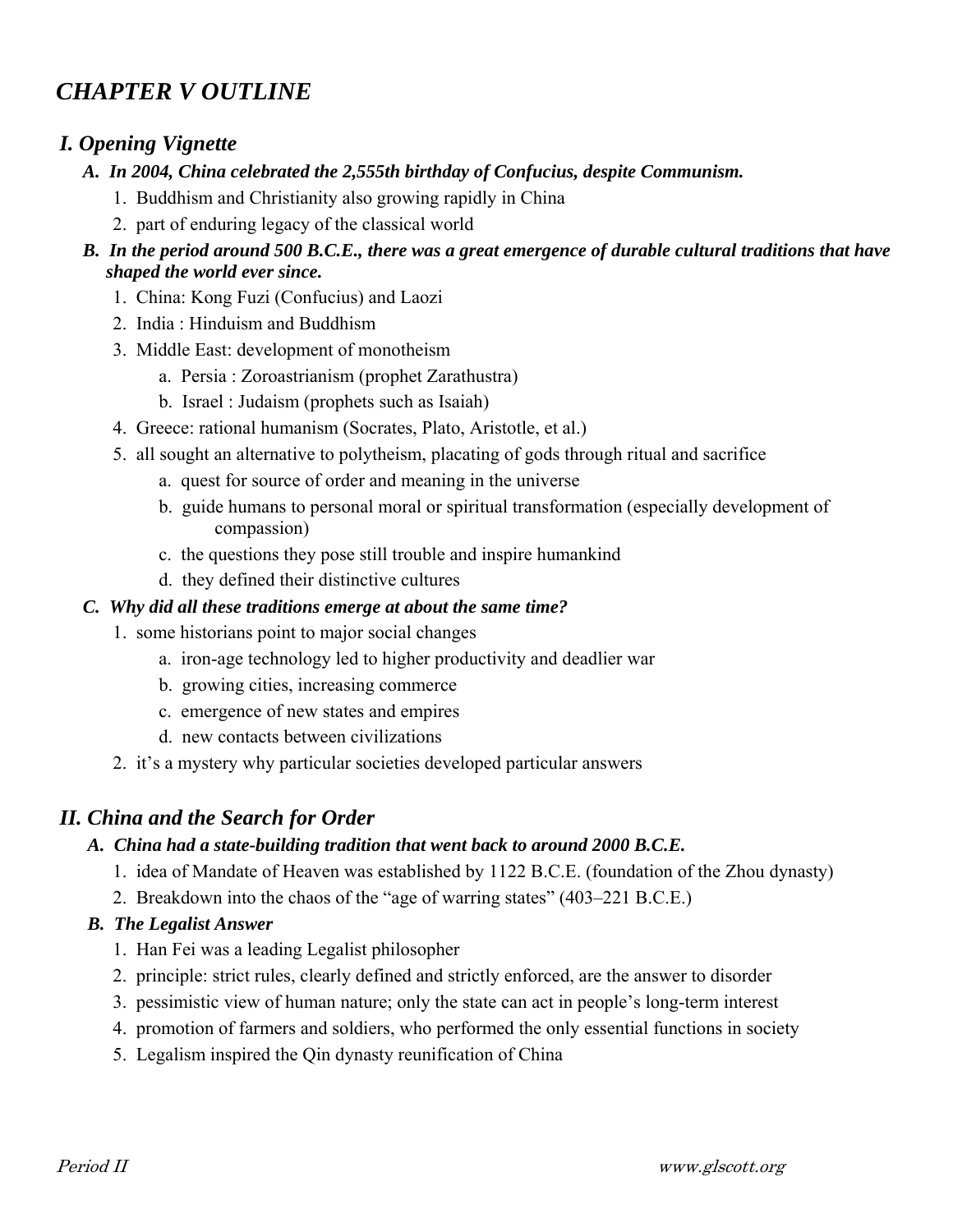### *C. The Confucian Answer*

- 1. Confucius (551–479 B.C.E.) was an educated, ambitious aristocrat
	- a. spent much of life looking for a political position to put his ideas into practice
	- b. Confucius's ideas had enormous impact on China and the rest of East Asia
	- c. his teachings were collected by students as the *Analects*
	- d. elaboration and commentary on his ideas by later scholars, creating Confucianism as a body of thought
- 2. principle: the moral example of superiors is the answer to disorder
	- a. society consists of unequal relationships
	- b. duty of the superior member to be sincere and benevolent
	- c. will inspire deference and obedience from the inferior member
- 3. humans have capacity for improvement: education is the key
	- a. advocated a broad liberal arts education
	- b. application of liberal arts education to government problems
	- c. need for ritual and ceremonies
- 4. after Legalism was discredited, Confucianism became the official ideology of the Chinese state
- 5. the family as a model for political life, with focus on filial piety
	- a. defined role of women as being humble, serving husbands
	- b. woman writer Ban Zhao (45–116 C.E.): *Lessons for Women*
- 6. emphasized the great importance of history
	- a. ideal good society was a past golden age
	- b. "superior men" had outstanding moral character and intellect; not just aristocrats
	- c. created expectations for government: emperors to keep taxes low, give justice, and provide for material needs
- 7. Confucianism was nonreligious in character
	- a. emphasis was practical, focused on this world
	- b. did not deny existence of gods and spirits, but the educated elite had little to do with them

### *D. The Daoist Answer*

- 1. associated with the legendary Laozi (sixth century B.C.E.), author of the *Daodejing* (*The Way and Its Power*)
- 2. Daoism was in many ways the opposite of Confucianism
	- a. education and striving for improvement was artificial and useless
	- b. urged withdrawal into the world of nature
- 3. central concept: *dao*: the way of nature, the underlying principle that governs all natural phenomena
- 4. elite Chinese often regarded Daoism as a complement to Confucianism
- 5. Daoism entered popular religion
	- a. sought to tap the power of the dao for practical purposes (magic, the quest for immortality)
	- b. provided the ideology for peasant rebellions (e.g., Yellow Turbans)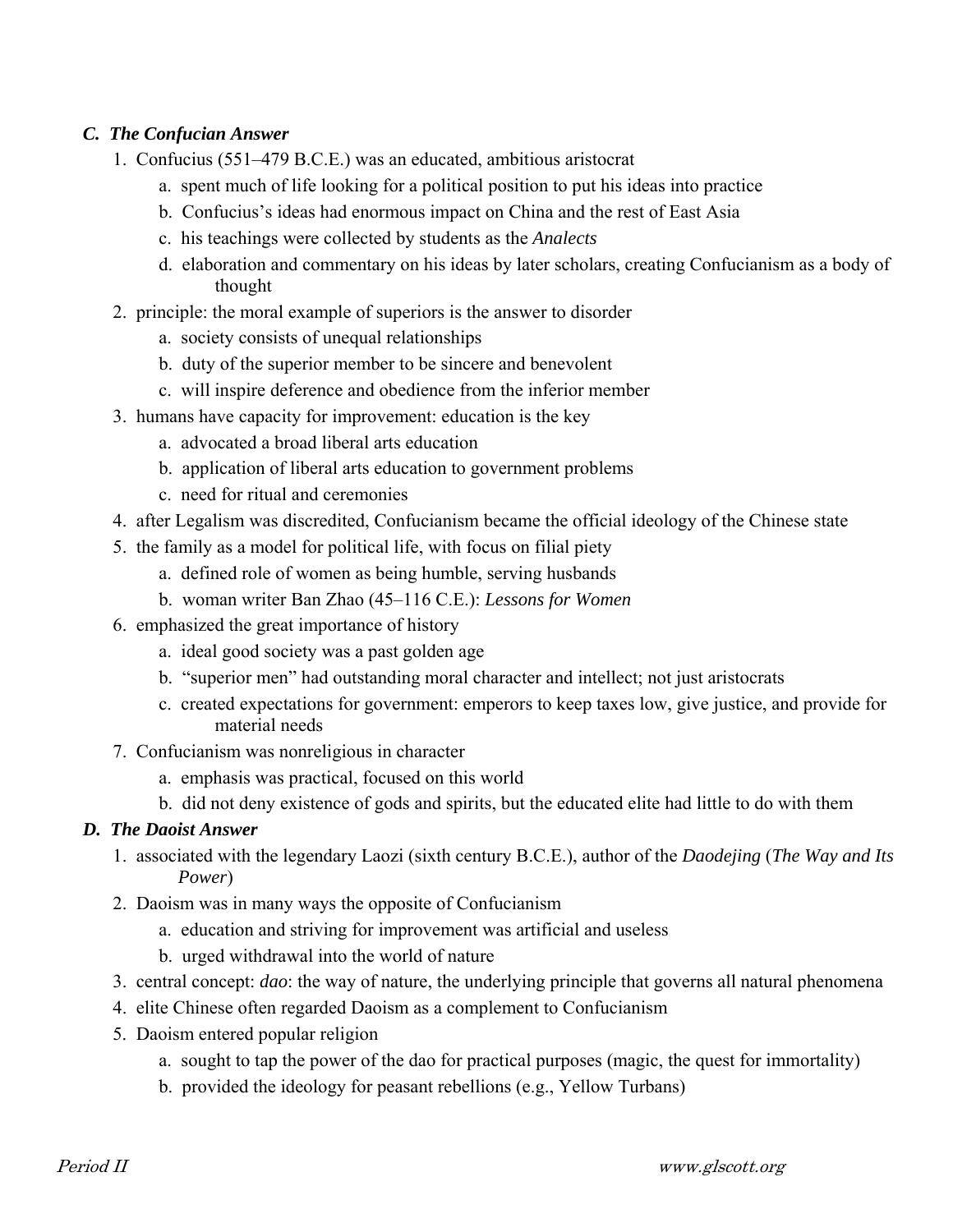# *III. Cultural Traditions of Classical India*

### *A. Indian cultural development was different*

- 1. elite culture was enthusiastic about the divine and about spiritual matters
- 2. Hinduism (the Indian religious tradition) had no historical founder
	- a. developed along with Indian civilization
	- b. spread into Southeast Asia, but remained associated with India and the Indians above all
	- c. was never a single tradition; "Hinduism" is a term invented by outsiders

### *B. South Asian Religion: From Ritual Sacrifice to Philosophical Speculation*

- 1. widely recognized sacred texts provided some common ground within the diversity of Indian culture and religion
- 2. the *Vedas* (poems, hymns, prayers, rituals)
	- a. compiled by *Brahmins* (priests), transmitted orally
	- b. were not written down (in Sanskrit) until around 600 B.C.E.
	- c. provide a glimpse of Indian civilization in 1500–600 B.C.E.
	- d. role of Brahmins in practicing elaborate ritual sacrifices gave them power and wealth
- 3. the *Upanishads* (mystical, philosophical works) developed in response to dissatisfaction with Brahmins
	- a. composed between 800 and 400 B.C.E.
	- b. probe inner meaning of Vedic sacrifices—introspection
	- c. central idea: *Brahman* (the World Soul) as ultimate reality
	- d. Brahmin priests and wandering ascetics spread Hindu teachings

### *C. The Buddhist Challenge*

- 1. developed side by side with philosophical Hinduism
- 2. Siddhartha Gautama (ca. 566–ca. 486 B.C.E.)
	- a. spiritual journey led to "enlightenment" (insight) at age 35
	- b. his followers saw him as the Buddha, the Enlightened One
- 3. central Buddhist teaching: life is suffering
	- a. sorrow's cause is craving for individual fulfillment, attachment to self
	- b. "cure" it with modest and moral life, meditation
	- c. goal is achievement of enlightenment or *nirvana* (extinguishing of individual identity)
- 4. large elements of Hinduism are present in Buddhist teaching
	- a. life as an illusion
	- b. karma and rebirth
	- c. overcoming demands of the ego
	- d. practice of meditation
	- e. hope for release from the cycle of rebirth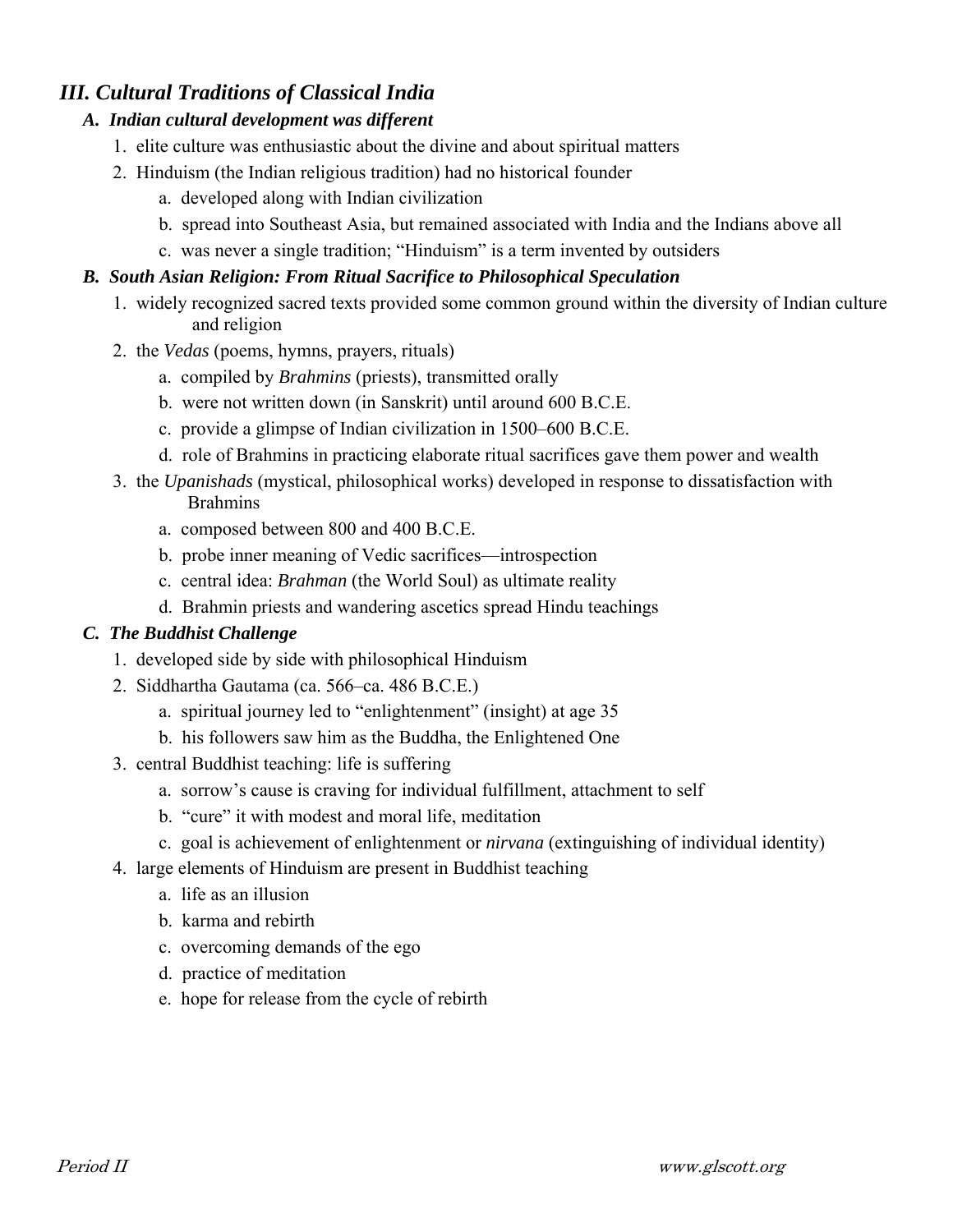- 5. much of Buddhism challenged Hinduism
	- a. rejection of Brahmins' religious authority
	- b. lack of interest in abstract speculation
	- c. need for individuals to take responsibility for their own spiritual development
	- d. strong influence of Indian patriarchy
- 6. appealed especially to lower castes and women in India
	- a. teaching was in local language, not classical Sanskrit
	- b. linked to local traditions with establishment of monasteries and stupas (shrines with relics of the Buddha)
	- c. state support from Ashoka (268–232 B.C.E.)
- 7. the split within Buddhism
	- a. early Buddhism (Theravada, or Teaching of the Elders)
	- b. by early in the Common Era, development of Mahayana (Great Vehicle)

### *D. Hinduism as a Religion of Duty and Devotion*

- 1. Buddhism was gradually reincorporated into Hinduism in India
- 2. Mahayana Buddhism in particular spread elsewhere in Asia
- 3. first millennium C.E.: development of a more popular Hinduism
	- a. expressed in epic poems, the *Mahabharata* and the *Ramayana*
	- b. action in the world and performance of caste duties provide a path to liberation
	- c. *bhakti* (worship) movement began in south India

### *IV. Moving toward Monotheism: The Search for God in the Middle East*

 *A. The radical notion of a single supreme deity developed in Zoroastrianism and Judaism and became the basis for both Christianity and Islam.*

### *B. Zoroastrianism*

- 1. Persian prophet Zarathustra traditionally dated to sixth or seventh century B.C.E.
- 2. Some state support during Achaemenid dynasty (558–330 B.C.E.)
- 3. single god Ahura Mazda is source of truth, light, goodness
	- a. cosmic struggle with Angra Mainyu (force of evil)
	- b. Ahura Mazda will eventually win, aided by a final savior
	- c. judgment day: restoration of world to purity and peace
	- d. need for the individual to choose good or evil
- 4. Zoroastrianism did not spread widely beyond Persia
	- a. Alexander and the Seleucid dynasty were disastrous for it
	- b. flourished in Parthian (247 B.C.E.–224 C.E.) and Sassanid (224–651 C.E.) empires
	- c. final decline caused by arrival of Islam; some Zoroastrians fled to India , became known as Parsis ("Persians")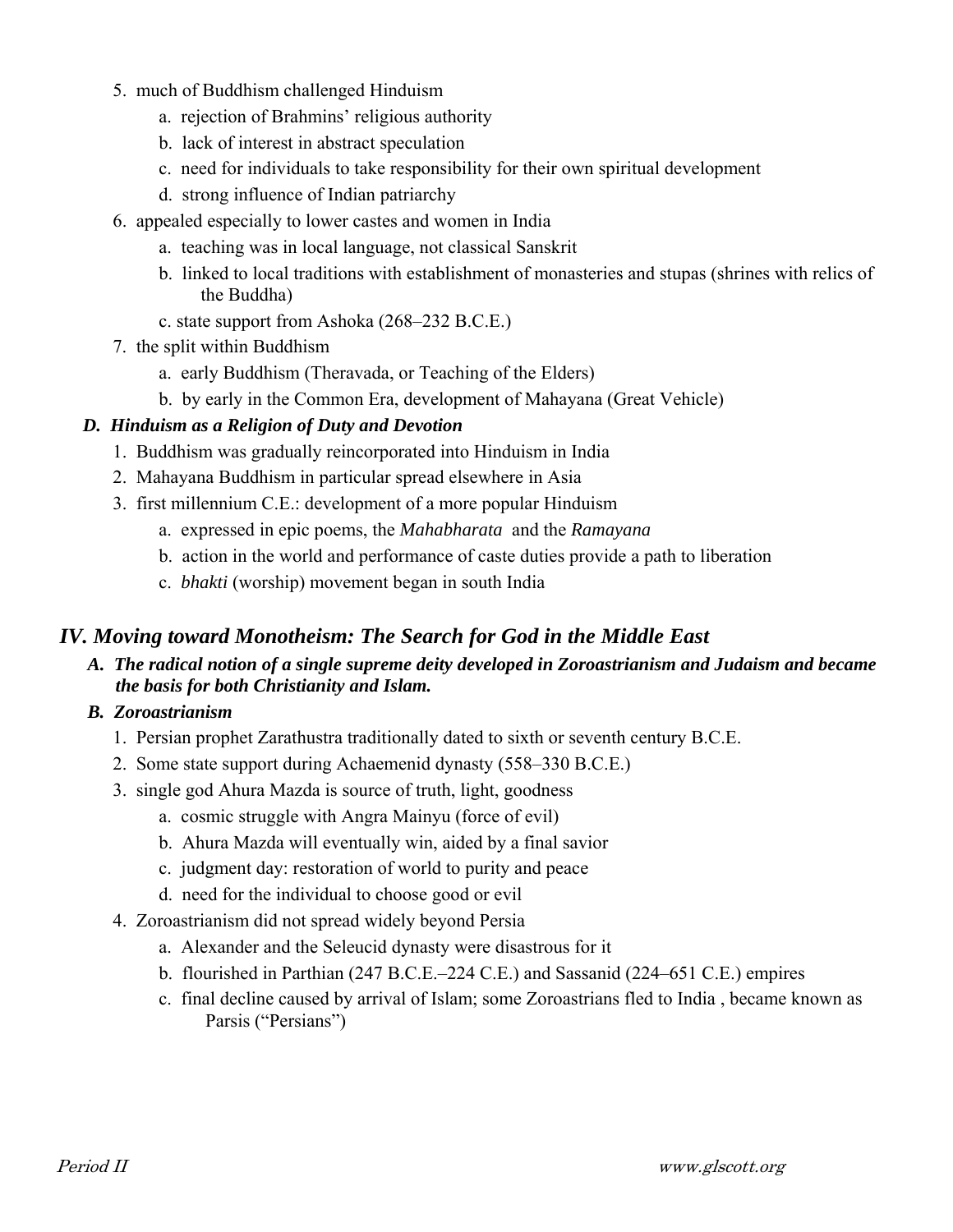- 5. Jews in the Persian Empire were influenced by Zoroastrian ideas
	- a. idea of God vs. Satan
	- b. idea of a last judgment and bodily resurrection
	- c. belief in the final defeat of evil, with help of a savior (Messiah)
	- d. remaking of the world at the end of time

### *C. Judaism*

- 1. developed among the Hebrews, recorded in the Old Testament
	- a. early tradition of migration to Palestine, led by Abraham
	- b. early tradition of enslavement in Egypt and escape
	- c. establishment of state of Israel ca. 1000 B.C.E.
- 2. Judean exiles in Babylon retained their cultural identity, returned to homeland
- 3. distinctive conception of God
	- a. Yahweh demanded exclusive loyalty
	- b. relationship with Yahweh as a covenant (contract)
	- c. lofty, transcendent deity—but communication was possible
- 4. foundation for both Christianity and Islam

# *V. The Cultural Tradition of Classical Greece: The Search for a Rational Order*

### *A. Classical Greece did not create an enduring religious tradition.*

- 1. system of polytheism, fertility cults, etc., remained
- 2. Greek intellectuals abandoned mythological framework
	- a. world is a physical reality governed by natural laws
	- b. humans can understand those laws
	- c. human reason can work out a system for ethical life
- 3. perhaps was caused by diversity and incoherence of mythology
	- a. intellectual stimulation of great civilizations
	- b. possible influence of growing role of law in Athenian political life

### *B. The Greek Way of Knowing*

- 1. flourished 600–300 B.C.E. (same time as city-states flourished)
- 2. key element: the way questions were asked (argument, logic, questioning of received wisdom)
- 3. best example: Socrates (469–399 B.C.E.) of Athens
	- a. constant questioning of assumptions
	- b. conflict with city authorities over Athenian democracy
	- c. accused of corrupting the youth, executed
- 4. earliest classical Greek thinkers
	- a. applied rational questioning to nature
	- b. application to medicine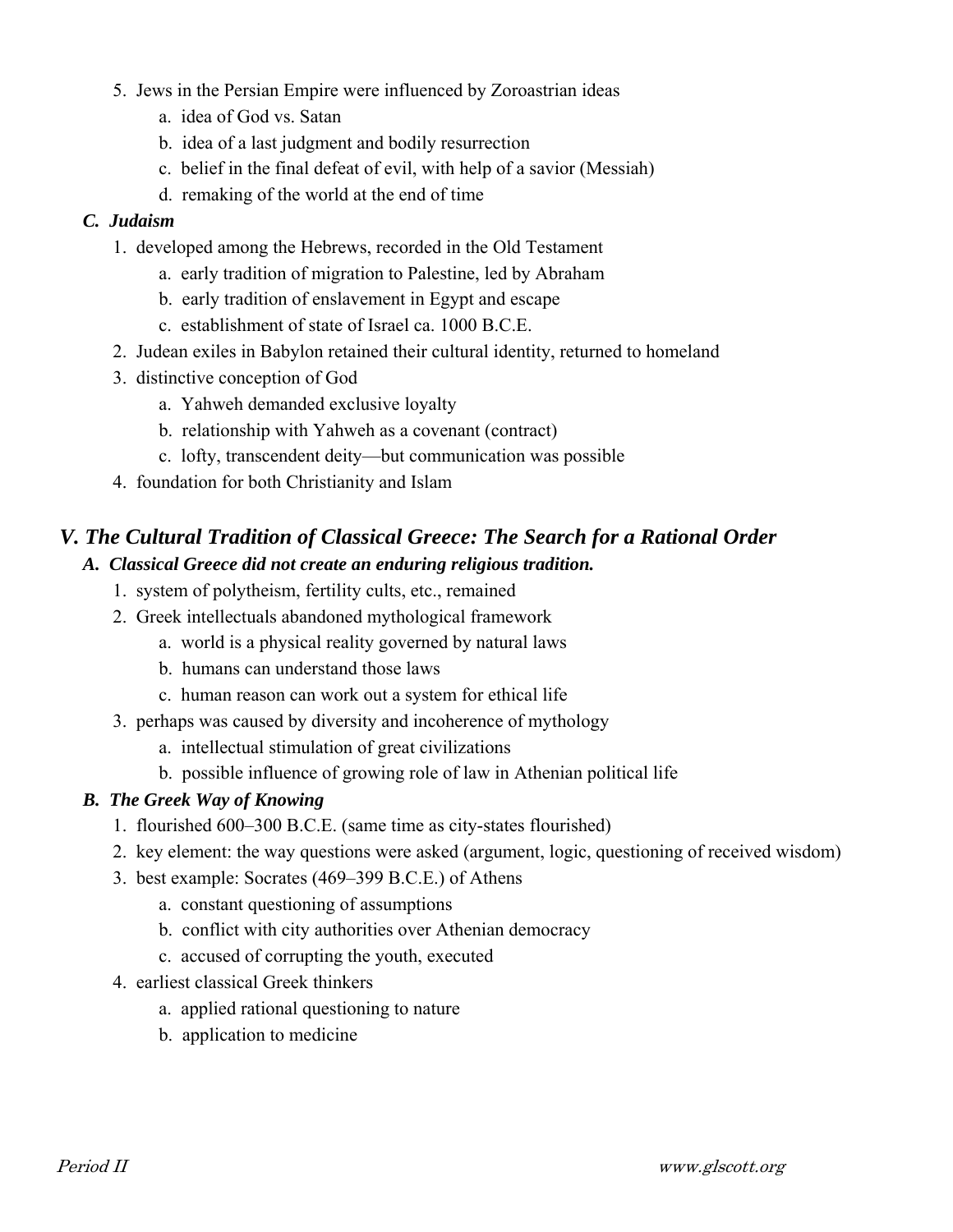- 5. application of Greek rationalism to understand human behavior
	- a. Herodotus: why did Greeks and Persians fight each other?
	- b. Plato (429–348 B.C.E.) outlined design for a good C.E.y (*Republic*) led by "philosopher-king"
	- c. Aristotle (384–322 B.C.E.) emphasized empirical observation

#### *C. The Greek Legacy*

- 1. many people continued traditional religious beliefs and practices
- 2. Greek rationalism spread widely
	- a. helped by Roman Empire
	- b. Christian theology was expressed in Greek philosophical terms
	- c. classical Greek texts preserved in Byzantine Empire
	- d. Western Europe: neglect of classical scholarship after fall of Roman Empire
	- e. part of Islamic culture

### *VI. Comparing Jesus and the Buddha*

#### *A. The Lives of the Founders*

- 1. Gautama was royal; Jesus was from a lower-class family
- 2. both became spiritual seekers
	- a. both were mystics: claimed personal experience of another level of reality
	- b. based life's work on their religious experience
- 3. both were "wisdom tea C.E.s"
	- a. challenged conventional values
	- b. urged renunciation of wealth
	- c. stressed love or compassion as the basis of morality
	- d. called for personal transformation of their followers
- 4. important differences
	- a. Jesus had Jewish tradition of single personal deity
	- b. Jesus' teaching was more social and political than Gautama's
	- c. Jesus was active for about three years; Gautama for over forty
	- d. Jesus was executed as a criminal; Gautama died of old age

#### *B. Establishing New Religions*

- 1. probably neither intended to C.E.te a new religion, but both did
- 2. followers transformed both into gods
- 3. how Christianity became a world religion
	- a. process began with Paul (10–65 C.E.)
	- b. women had more opportunities (but early Christianity still reflected patriarchy of time)
	- c. early converts were typically urban lower class and women
	- d. attraction of miracle stories
	- e. attraction of Christian care for each other